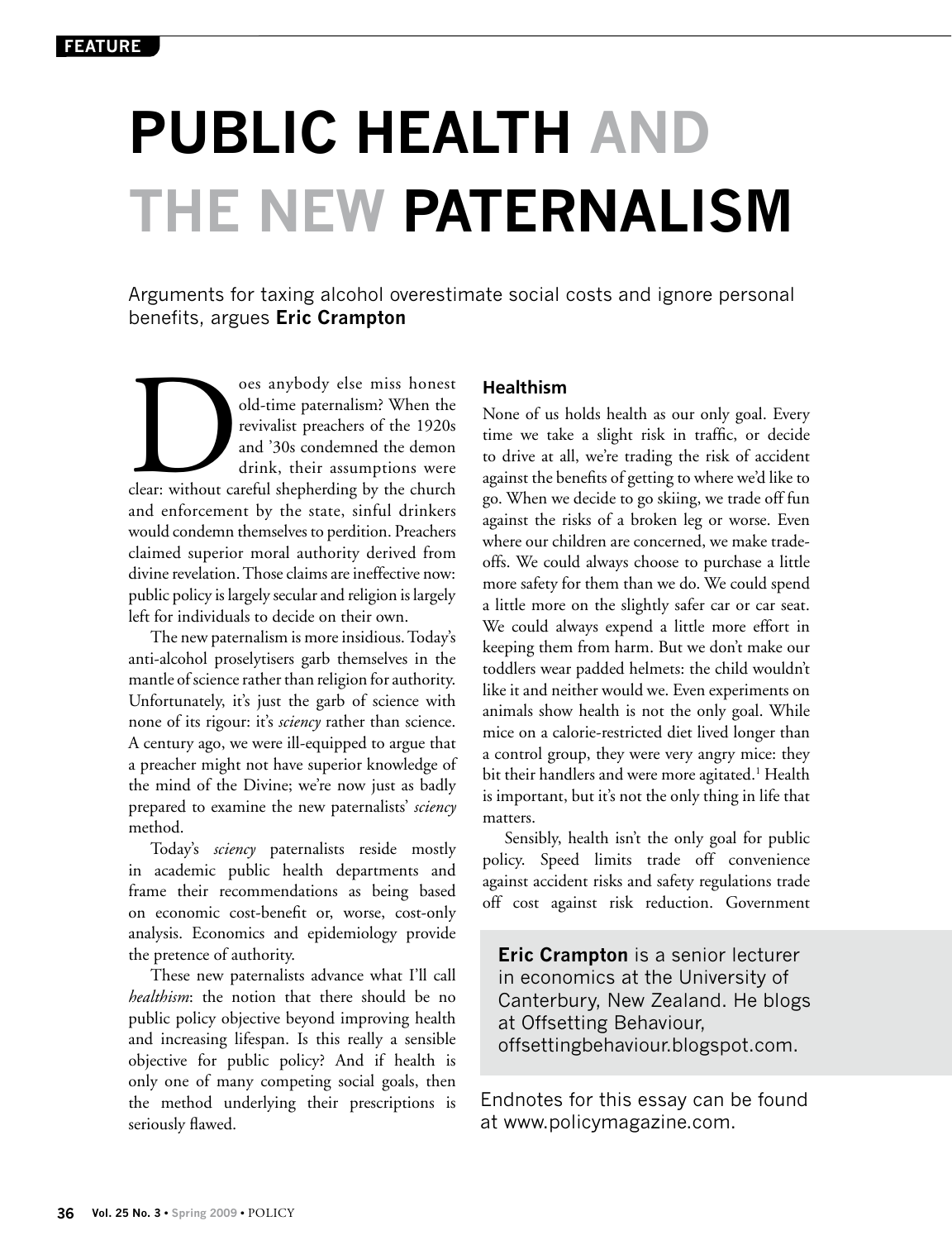spending priorities certainly do not place health as the only goal: it would be difficult to explain government funding of the arts if health were all that mattered.

Public health practitioners forget this when they wade into public policy debates; instead, health becomes the only goal. It's one thing to show reductions in smoking deaths with an excise tax increase; it's quite another to show that the health benefits outweigh the costs. But for many in the public health field, the existence of potential health benefits is sufficient for a call to tax, regulate or ban the offending substance.

So when University of Otago at Wellington Department of Public Health researchers Des O'Dea and George Thompson found that tax increases can reduce rates of smoking and associated health costs, this was sufficient reason to call for increases in tobacco taxes of about 40 percent; the only factors mitigating calls for larger increases were the potential for smuggling and public opposition to larger increases.<sup>2</sup> That many smokers seem to enjoy smoking was largely irrelevant. For Tony Blakely and Nick Wilson, also at the Otago Wellington Department of Public Health, the fact that life expectancy increases with income, but at a decreasing rate, is sufficient reason to suggest income redistribution as health policy: transferring money from rich to poor reduces the life expectancy of the rich by less than it increases the life expectancy of the poor.<sup>3</sup> Even leaving aside substantial methodological problems, including ignoring the deadweight costs of taxation and the other factors that may affect both health and income, those health outcomes are not the only goals of public policy.4 We need other ways of deciding when policymakers should intervene.

#### **Internal and external costs**

Economists draw bright lines between 'external' and 'internal' costs. External costs occur when private activity imposes costs on others. In public policy discussion, these external costs are frequently called 'social costs.' Internal costs are incurred by individuals themselves as a result of their own actions.

Typically, economists believe that if actions impose costs on others not accounted for in individual decision-making, there may be room for the government to step in and improve overall

outcomes through taxation or regulatory measures designed to internalise the externality. In other words, the person causing the costs is given an incentive to stop or required to compensate the fisc for the harm caused.

Economists usually don't see such a clear case for policy interventions to reduce internal costs. We generally assume that individuals have strong incentives to weigh heavily their own costs, health or otherwise, in their decisionmaking. Internal costs may be sufficient to justify paternalistic regulation but are not sufficient for such interventions to improve efficiency. The new paternalists often cite asymmetric information about health risks—in which producers take advantage of consumers' inadequate knowledge of health consequences or dangers—as justifying taxation or regulation. Often, however, consumers are not ignorant. For example, the best evidence suggests that individuals overestimate the health costs of smoking.<sup>5</sup> If there's an information market failure, it's causing folks to smoke too little, not too much. Where information is the problem, public information campaigns are more likely the appropriate solution, not taxes or other regulations.

More recent work by behavioural economists focuses on costs borne internally which individuals have trouble reducing due to self-control problems. A drinker might sincerely wish he could drink only two pints per day, but instead drinks four and he's not been able to find any way of stopping himself. If taxes were increased to the point where he'd only purchase two pints per day, so the argument goes, he'd be made better off by his own measure of his own wellbeing. As University of California at Northridge economist Glen Whitman puts it:

[T]he old paternalism said, 'We know what's best for you, and we'll make you do it.' The new paternalism says, 'You know what's best for you, and we'll make you do it.'6

These 'internalities,' as they are sometimes called, might matter on the blackboard but it's difficult to see them as the basis for public policy. Unless a regulatory agency can see into our souls and discern that weakness of will is the problem, we can't tell that a tax really makes drinkers better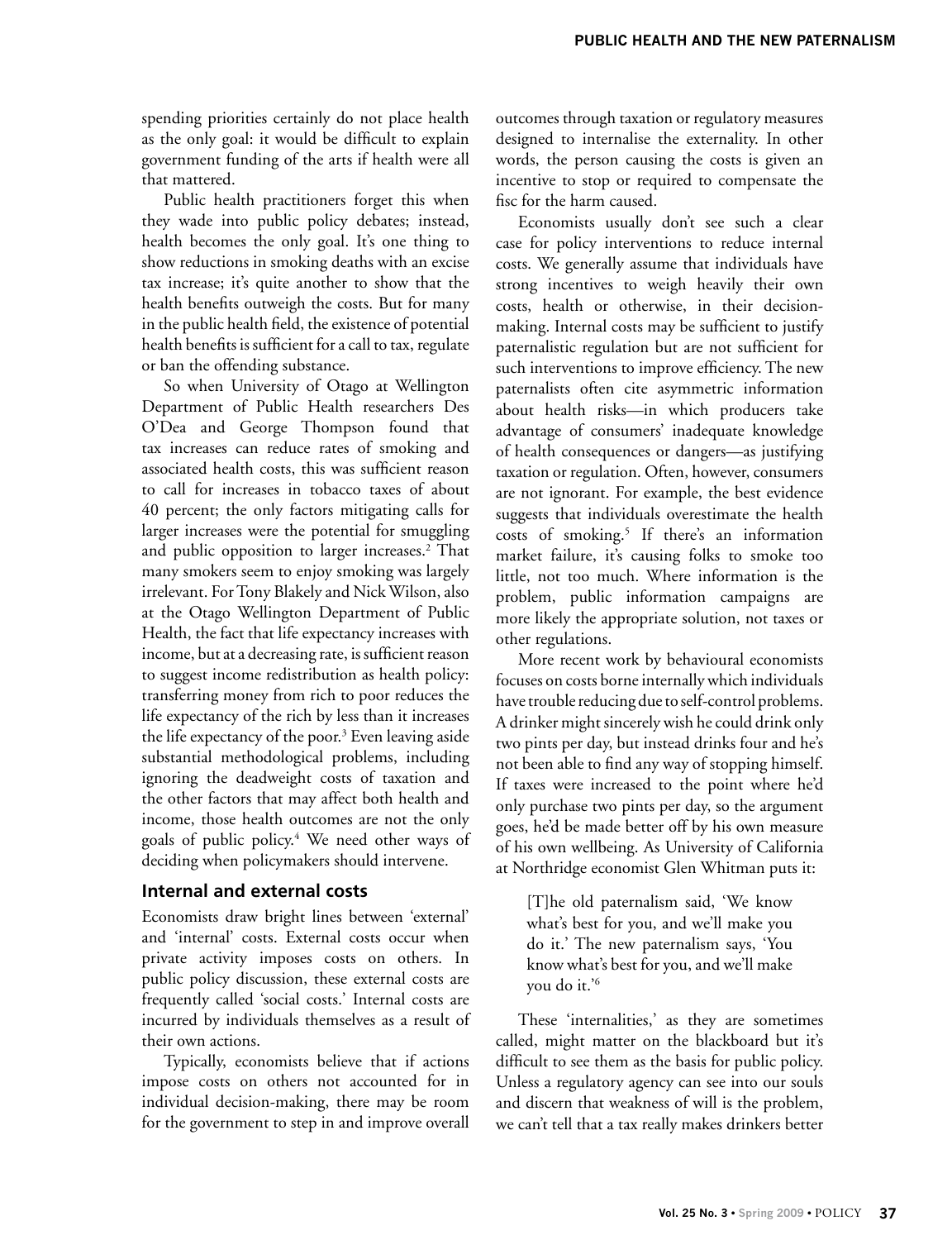off by the drinkers' judgment.7 In that more realistic case, we're back to the old paternalism regardless of how it masquerades. Moreover, the internality argument only posits that some portion of consumption might involve costs in excess of benefits rather than that benefits disappear.

Public health practitioners happily blend together internal and external costs as 'social costs', though the efficiency case for considering internalities is controversial at best. When newspaper headlines tell us that the social costs of alcohol, drugs or tobacco have risen to billions of dollars, it's natural but wrong to assume that presented figures provide a measure of external costs or of net costs—especially when, as is often the case, the presented figures are contrasted with the excise tax take. Public health measures of social costs cannot be taken as measures of economic costs.

#### **Cost-only analysis**

Social cost analysis undertaken by public health practitioners, and sometimes by economic consultancy firms, differs substantially from an economic cost analysis. Take a recent cost analysis undertaken for the New Zealand Ministry of Health and the New Zealand Accident Compensation Corporation by Business and Economic Research Limited (BERL).8 The BERL report largely followed the method recommended by Australian academics Professors David Collins and Helen Lapsley, and the World Health Organization, for conducting such analyses and serves as exemplar of the multiple ways that such studies provide an inflated view of the economic costs of drinking, smoking, eating fatty foods, or having any kind of fun at all.

Individuals enjoy consuming even if they do bear some private costs, and in some cases very high private costs.

BERL argued that the social costs of alcohol consumption in New Zealand totalled about \$4.8 billion in 2005, or more than \$1,000 per Kiwi. Sir Geoffrey Palmer, former Prime Minister of New Zealand and now head of the New Zealand Law Commission, was charged with reviewing New Zealand's alcohol legislation. He compared these massive costs to the excise tax take of about \$700 million and found prima facie evidence of the need to raise the excise tax. How did BERL produce such a large number?

Most importantly, BERL counted as social costs of alcohol use costs that fall solely on the drinker but none of the benefits. BERL counted drinking more than 1.8 pints of beer per day as a social cost. While BERL argued, and continues to argue, that benefits of alcohol were outside of the scope of their analysis, bringing in all private costs as social costs required that they assume the gross benefits of private 'harmful' consumption are zero.<sup>9</sup> With zero benefits, costs borne by the drinker like reduced wages, intangible personal health costs, and premature mortality are deemed social costs. When Matt Burgess from the University of Victoria at Wellington and I dug into BERL's numbers, we found that a more conventional economic approach would yield external social costs of about \$675 million, roughly approximating the total alcohol excise tax take.<sup>10</sup>

Imagine a parallel case trying to weigh up the social costs of apples, though we well recognise the difference between apples and alco-pops. If you get \$1.50 in enjoyment from eating an apple but spend only \$1 on it at the store, most economists would say that you're better off by 50 cents. From gross benefits of \$1.50, gross costs of \$1 are netted. Evidence that you've spent \$1 is sufficient to show that you valued consuming the apple by at least \$1. There are additional costs incurred in driving to the store, the time and effort involved in choosing just the right apple, and so on. Since you've decided to purchase the apple, we need not worry about these costs: you decided to bear the costs and buy the apple because you value the apple more than all the associated costs. If we instead assumed that you received zero gross benefits from your apple, and further assumed that apple-eating had no health benefits but only health costs for those unfortunates who choke on apple cores or crash their cars while distractedly eating an apple, we could quickly come up with a very large number for the aggregate social costs of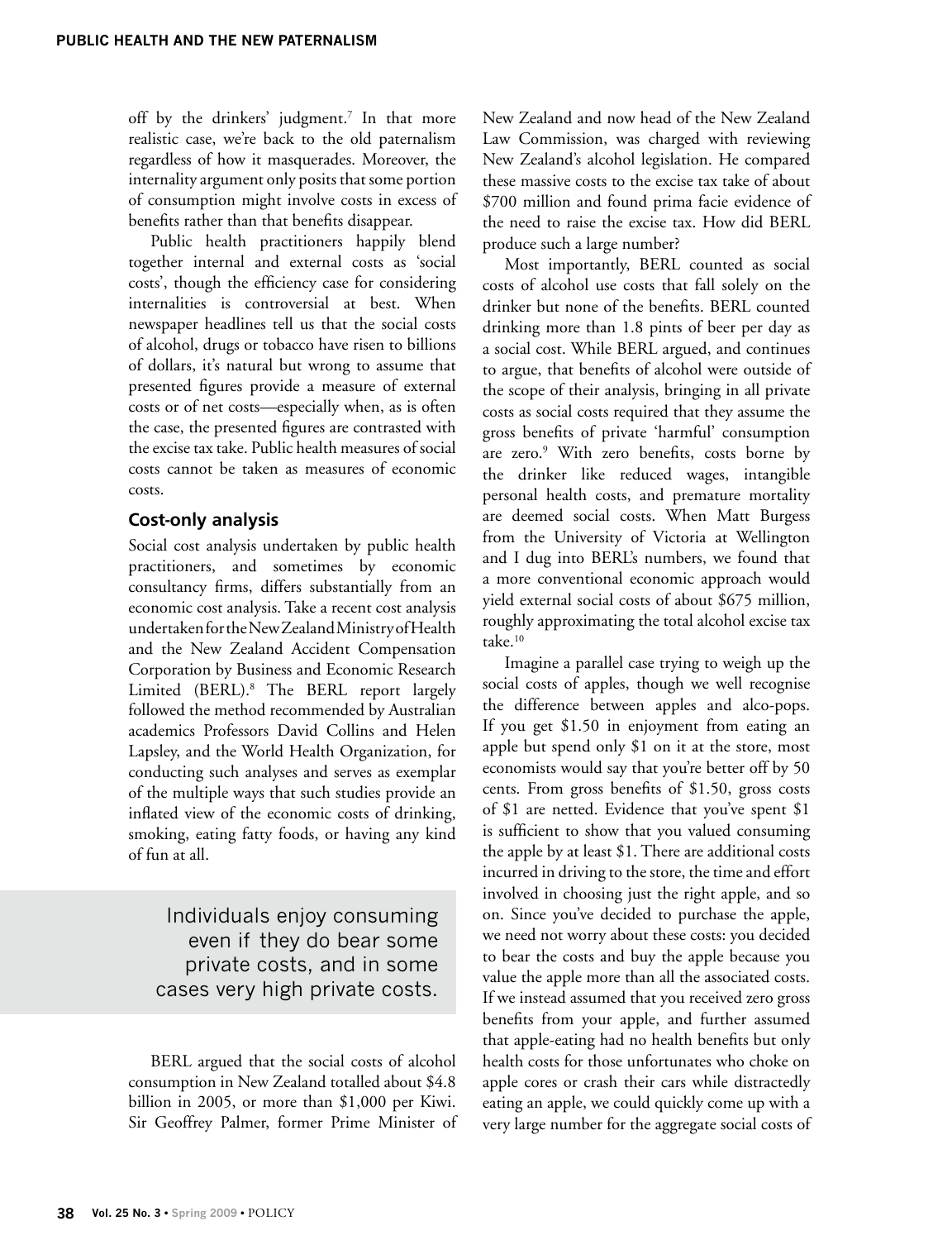apple-eating, including not only all spending on apple eating but also the value of time in going to buy apples, reduced job productivity when trying to eat an apple while typing, and so on. And that, in essence, is what BERL did with alcohol. Yes, alcohol is not the same as apples. But individuals do enjoy consuming it even if they do bear some private costs, and in some cases very high private costs, from such consumption. These benefits should count for more than just a line assuming them equal to zero.

#### **Inflated costs**

Worse, even internally-borne costs were greatly inflated. Most prominently, BERL decided that if a worker dies or is unemployed due to alcohol abuse, that worker could never be replaced either by another worker or by a more capital-intensive production method. They multiply all forgone wages by 1.87, the ratio of GDP to wages. All of the potential output from an absent worker is gone forever. This move alone added more than half a billion dollars to BERL's cost estimate. Other discovered sources of cost inflation included:

- assuming that any surveyed prisoner claiming alcohol had contributed to his offending<sup>11</sup> would, in the absence of alcohol, been gainfully employed at the average wage rate, when in fact prisoners have very poor labour market characteristics even leaving alcohol aside;
- assuming that heavy alcoholics would be identical to average Kiwis but for their drinking, and therefore earning average wages, despite strong evidence of comorbidity between alcoholism and other psychiatric disorders;
- ignoring positive effects of alcohol consumption (for example, on coronary heart disease); <sup>12</sup>
- disproportionately counting reducing insurance overhead costs in the absence of insurance claims related to harmful drinking.

### **Finding a policy-relevant number**

The method used trivialises a serious social problem. We found that the bulk of the truly external social costs of alcohol abuse come from criminal activity, with costs to the public health system and costs of drink driving accidents coming in next. If most of the social costs of alcohol abuse come from criminal activity, it's then important to know whether those costs are better reduced by increases in alcohol taxation that punish moderate drinkers as well as than heavy drinkers, or by increased police activity and penalties targeting offenses committed while drunk. When external and internal costs are blended together, it's difficult to tell that this is the most relevant policy question.

For every drinker who has an adverse outcome, there will be hundreds of drinkers who have had only a good time out.

For economists, there are two ways of providing an honest, policy-relevant number. Either count up all the costs, internal and external, and weigh them up against all the benefits, or, if counting internal benefits is too difficult, count only the external portion. While the latter method ignores costs that heavy drinkers may irrationally impose upon themselves from excess drinking, it also ignores the benefits drinkers enjoy from moderate consumption. If the internal costs from excessive consumption, viewed across the set of all drinkers included in the study, roughly match the benefits those drinkers enjoy from the moderate portion of their consumption, worrying only about externalities is not a bad approach. Of course, for any particular heavy drinker who has had a very adverse outcome like a serious drink-driving accident, costs will well exceed benefits. But for every drinker who has that kind of adverse outcome, there will be hundreds of drinkers who have had only a good time out. Counting only the costs to those who suffer serious adverse consequences without counting the benefits to drinkers who do not is like deeming skiing horribly harmful by counting the costs from deaths in avalanches,